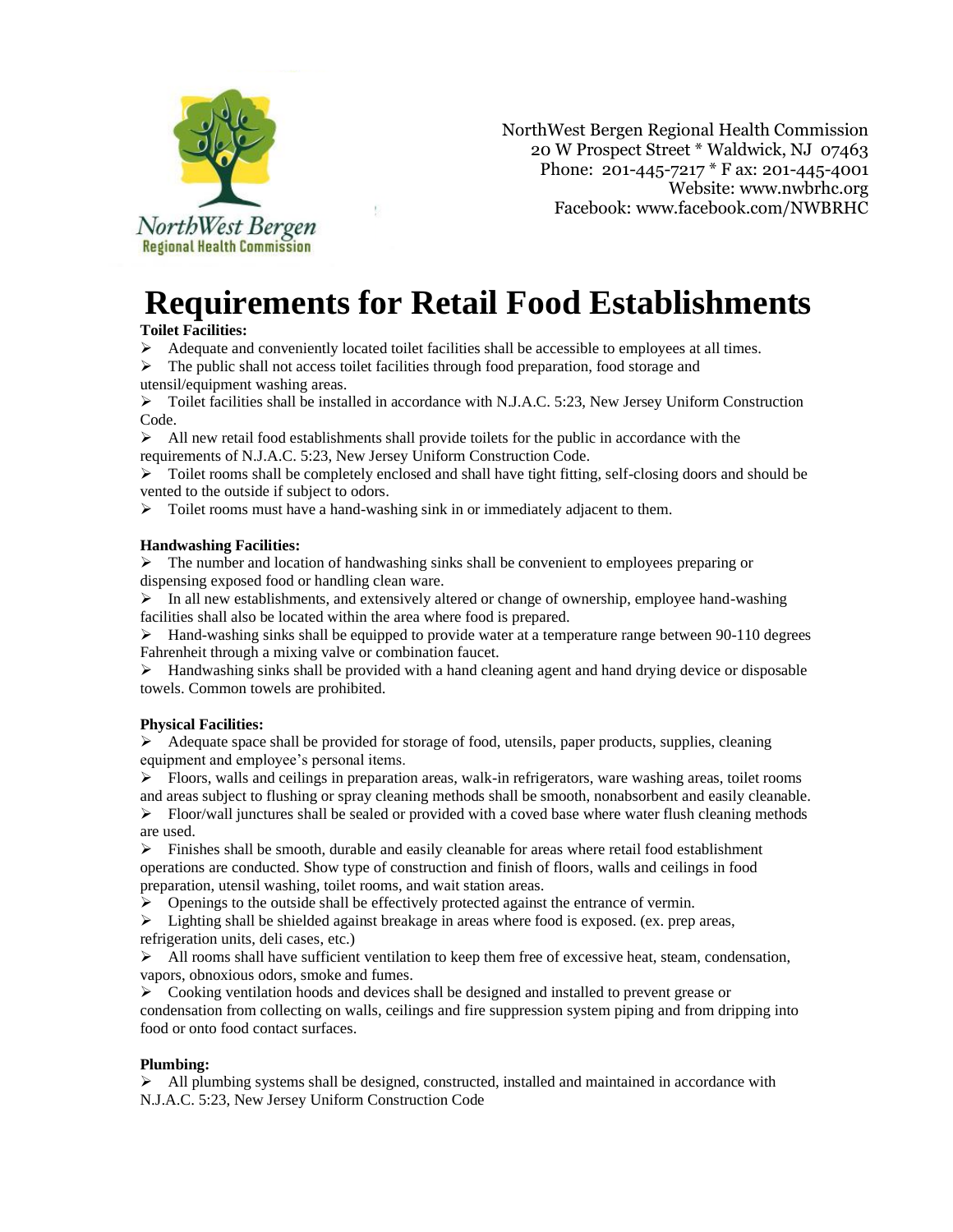- $\triangleright$  Hot and cold running water must be provided to all sinks.
- $\triangleright$  Metered faucets shall remain on for at least 15 seconds without the need to reactivate the faucet.

 $\triangleright$  Food preparation sinks must be indirectly connected to the sanitary sewer through a drain line that has an air-gap.

 $\triangleright$  A service sink (mop sink) equipped with a floor drain shall be provided and conveniently located for the cleaning of mop and the disposal of mop water.

 $\triangleright$  A three-compartment sink shall be provided for the washing and sanitizing of food contact equipment. Sink compartments shall be large enough to accommodate immersion of the largest equipment and utensils. Drain boards, utensil racks or tables shall be provided for necessary ware holding before cleaning and after sanitizing.

➢ Dishwashing soap, an appropriate sanitizer (chlorine, quaternary ammonium compound, or iodine) and appropriate sanitizer concentration test strips must be available

 $\triangleright$  A commercial ware-washing machine may be substituted for the three-compartment sink if:

• The ware-washing machine is large enough for all food utensils, dishware, equipment, etc. that are placed in it;

• It is equipped with a pre-wash/pre-scrape area

Note: Establishments are strongly advised to have a three-compartment sink also in case of a malfunction with the ware-washing machine.

## **Food Equipment:**

 $\triangleright$  All food equipment shall comply with the standards of the American National Standards Institute (ANSI).

 $\triangleright$  Equipment for cooling and heating food and cold and hot holding food shall be sufficient in number and capacity to maintain proper food holding temperatures.

 $\triangleright$  Refrigeration units must be able to maintain a 41-degree Fahrenheit food temperature in all newly constructed food establishment and any refrigeration equipment that is replaced. All new cold holding units for potentially hazardous foods shall be provided with an integral or permanently affixed temperaturemeasuring device that is in clear view.

 $\triangleright$  A food temperature measuring device (thin-probe thermometer) must be available

 $\triangleright$  Sneeze guards shall be provided where applicable and shall conform to the Food and Drug

Administration (FDA) or NSF standards for construction, installation and use

 $\triangleright$  Food, equipment, utensils and laundered linens shall not be stored in locker rooms, toilet rooms, and mechanical rooms or under sewer lines that are not shielded to intercept potential drips

 $\triangleright$  Equipment that is fixed and not easily movable (hand washing sinks, 3 compartment sinks, prep-sinks, etc.) shall be installed so that it is sealed to adjoining equipment or walls if equipment is exposed to spillage or seepage

 $\triangleright$  Counter top food equipment shall be easily movable or sealed to the counter or be mounted on 4-inch legs

➢ Floor mounted food equipment shall be easily movable, or seated and sealed to the floor or mounted on 6-inch legs or casters

 $\triangleright$  Items to prevent bare-hand contact with ready-to-eat food must be available on site. This includes single use gloves, deli tissue, spatulas, tongs, or dispensing equipment

#### **Waste Disposal:**

➢ Outdoor storage surfaces for refuse, recyclables and oil collection containers shall be constructed of nonabsorbent material such as asphalt and shall be smooth, durable and sloped to drain.

#### **Certification Requirements:**

 $\triangleright$  By January 2, 2010, one person in charge (PIC) in a Risk Type 3\*Food Establishment shall be a certified food protection manager who has shown proficiency of the required information through an accredited certification program approved by the Conference for Food Protection (CFP).

➢ The Following CFP approved Program Examinations are accepted:

• ServSafe (www.servsafe.com)

- National Registry of Food Safety Professionals (www.nrfsp.com)
- Thompson Prometric (www.prometric.com/foodsafety)